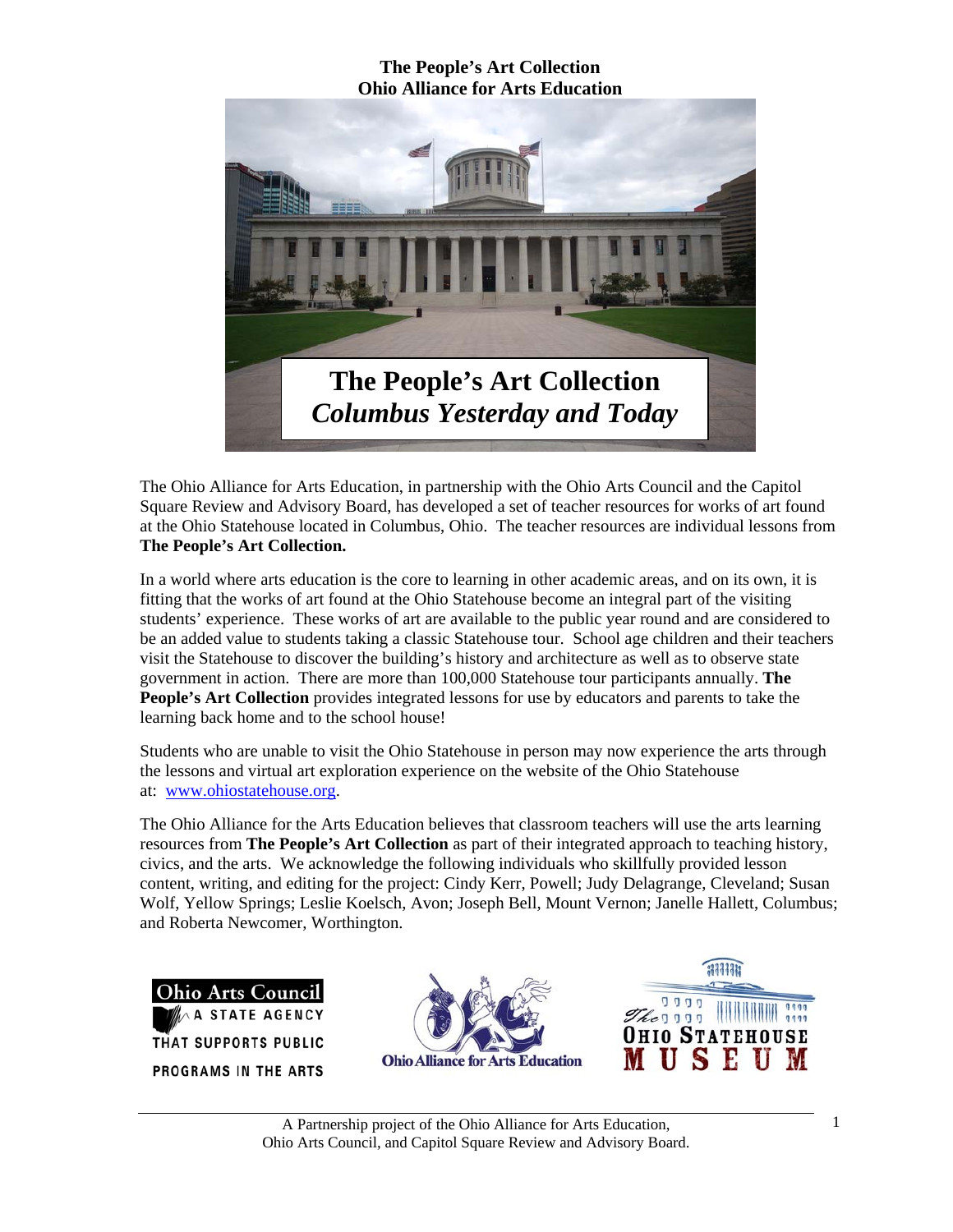# **The People's Art Collection Ohio Alliance for Arts Education** *Columbus, Ohio and Our Community: Yesterday and Today (Street scene photographs)* **GRADE 2**

### **Learning Outcomes**:

The students will be able to:

- 1. Use photographs from the past to extract information about life in the past.
- 2. Create an artwork based on information extracted from historical photographs.
- 3. Write a brief comparison that gives a clear message, includes details, and uses expressive language.
- 4. Demonstrate skill in working with watercolor, scissors, and glue.

**Arts Standard**: **Historical, Cultural and Social Contexts**: Students understand the impact of visual art on the history, culture and society from which it emanates. They understand the cultural, social and political forces that, in turn, shape visual art communication and expression. Students identify the significant contributions of visual artists to cultural heritage. They analyze the historical cultural, social and political contexts that influence the function and role of visual art in the lives of people.

**Grade Level Indicator:** Use historical artworks such as paintings, photographs and drawings to answer questions about daily life in the past.

**Arts Standard**: **Creative Expression and Communication**: Students create artworks that demonstrate understanding of materials, processes, tools, media, techniques and available technology. They understand how to use art elements, principles and images to communicate their ideas in a variety of visual forms.

**Grade Level Indicator:** Demonstrate increasing skill in the use of art tools and materials.

**English/Language Arts Standard**: **Writing Applications**: Students need to understand that various types of writing require different language, formatting and special vocabulary. Writing serves many purposes across the curriculum and takes various forms. Beginning writers learn about the various purposes of writing; they attempt and use a small range of familiar forms (e.g., letters). Developing writers are able to select text forms to suit purpose and audience. They can explain why some text forms are more suited to a purpose than others and begin to use content-specific vocabulary to achieve their communication goals. Proficient writers control effectively the language and structural features of a large repertoire of text forms. They deliberately choose vocabulary to enhance text and structure in their writing according to audience and purpose.

**Grade Level Indicator**: Write stories to convey a clear message, including details, use vivid language and move through a logical sequence of steps and events.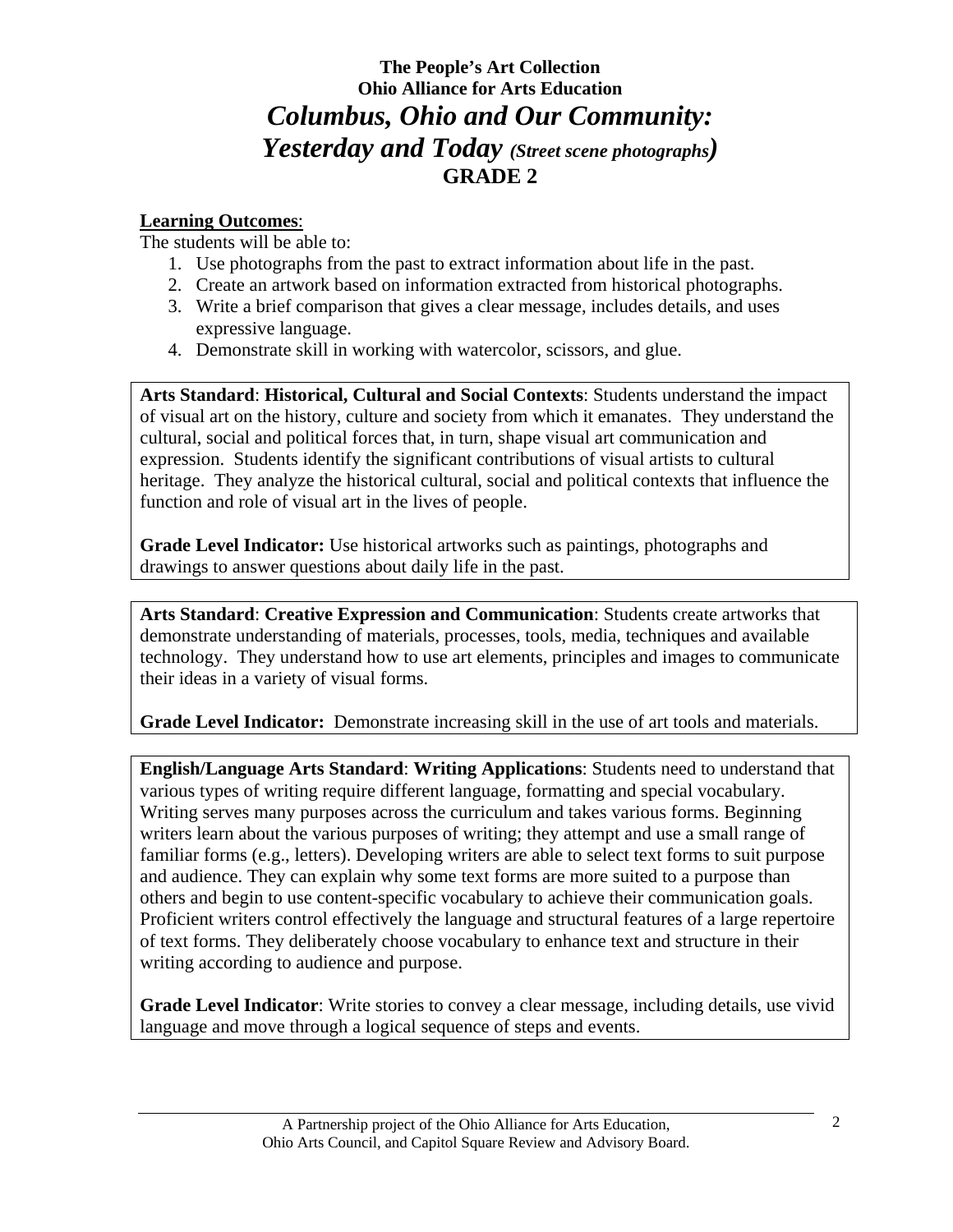**Social Studies Standard**: **History:** Students use materials drawn from the diversity of human experience to analyze and interpret significant events, patterns and themes in the history of Ohio, the United States and the world.

**Grade Level Indicator**: Use historical artifacts, photographs, biographies, maps, diaries and folklore to answer questions about daily life in the past.

#### **Assessment Strategy:**

• Summative: Project Rubric

# **Vocabulary:**

- **Community-** a certain area or environment where people, animals or plants live
- **Documenting** recording an event, place or person to verify and record what has occurred
- **Photography-** an art form that utilizes a camera lens that captures images reflected through a lens onto film or a computer chip

**Time Needed:** one 50 minute classes or two 25 minute classes

# **Materials**:

- Drawing paper
- Watercolor or tempera paint
- Markers
- Foam 'Dots' or tiny pieces of foam core pre-cut for students
- Pencils
- Erasers
- Glue
- Photos of Victorian dress (available on the web)
- Photos of the school's community

# **Step by Step Procedure:**

# *Teacher-led Activity*

- Display copies of the four photographs featured in this lesson. Guide the students through analyzing the photographs.
	- o *What do you see in these photographs?*
	- o *Do you think these pictures were taken recently or a long time ago?*
	- o *What do you think the people in the photograph are doing?*
	- o *Where do you think the people are going?*
	- o *What do you see as their mode of transportation?*
	- o *What do you see that is different than what we see on the streets today?*
	- o *What do we see that is the same as what we see today?*
- Explain that these are photos of downtown Columbus, Ohio from the 1880s. Columbus was considered to be a busy town with lots of activity around the capital building. Ask guiding questions: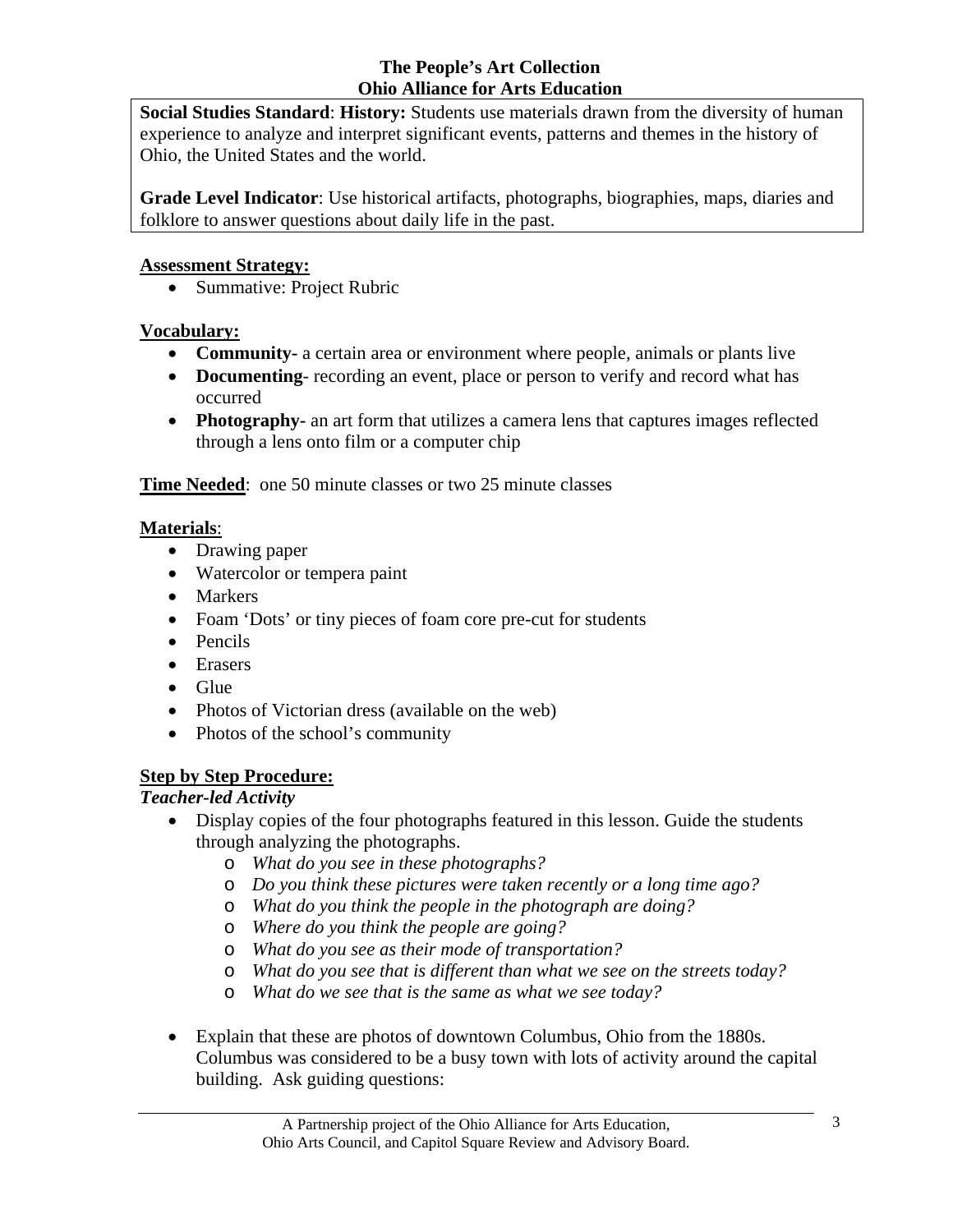- o *Do you think our own community would have looked the same as Columbus in the 1880s? How would it be the same or different?*
- Explain that these photos document this time period. They exhibit all that was happening at one particular moment without deleting any details. Point-out the streetcar and horse and buggy in the photographs.
- Explain that the students are going to be documenting their own community by creating a watercolor painting. Display photos of landscapes and street scenes of the school's community from which the students can make a painting.

### *Student Activity*

• Students will make a quick sketch of their community landscape or cityscape, then paint the sketch with watercolors or tempera paint.

# *Teacher-led Activity*

- While the painting is drying, ask students to close their eyes and pretend they are traveling in a Time Machine. They are being whooshed away to 1880 but they will land in the same spot as their painting portrays. Ask them to open their eyes and discuss what they imagined.
	- o *Are there cars around? What was their means of transportation?*
	- o *Did you imagine people on the street? What are they wearing?*
- Display photos of Victorian dress.

#### *Student Activity*

- Using pencil and markers, students will draw one or two figures and at least one horse and carriage, streetcar or other means of transportation from the era. They cut the figures and transportation out with scissors and glue the figures on top of a stack of 1- 4 small 1"x 1" pieces of foam core. Then they glue the foam core stack onto the landscape or cityscape allowing the yesterday images to be elevated from the background painting of today.
- Students will write a comparison that describes their city today and long ago. The paragraph must have at least five complete sentences with vivid description of the setting and characters, including details. The writing prompt could be: *In our town, long ago, there was….. Today there is….*

#### **Closure:**

#### *Teacher-led Activity*

- Guide the students to reflect on their learning. Ask:
	- o *What did we learn by looking closely, observing and analyzing art?* 
		- o *How is our community different today than in the 1880s?*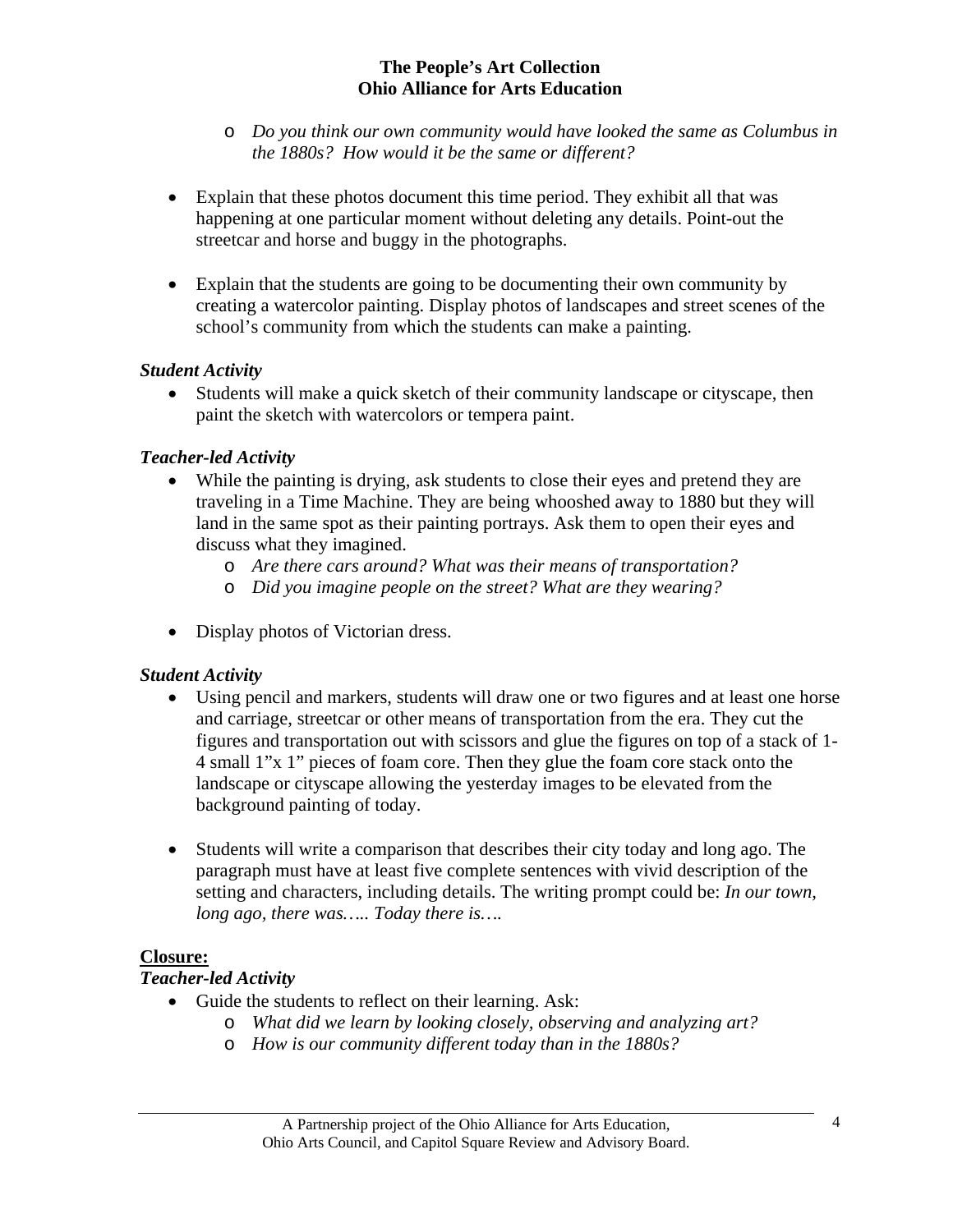#### **Making Connections:**

**Art:** Offer students the use of a camera for one day or one class period to document something in the school community. Emphasize point of view and tonal values. Print the photos in black and white and ask students to title their work. Display the work together as "A Day in Our Community."

**English Language Arts:** Ask students to delve deeper into the use of photography as a storytelling device. Display a photograph picturing people in an activity. Ask students to write a story about what they think happened before and after the picture was taken.

**Social Studies:** Ask students to create a map of your school's community as it was 150 years ago and today.

**Parent:** Visit the local historical society together as a family and request photos of your neighborhood. Explore the ways the businesses have changed and how the land has been used.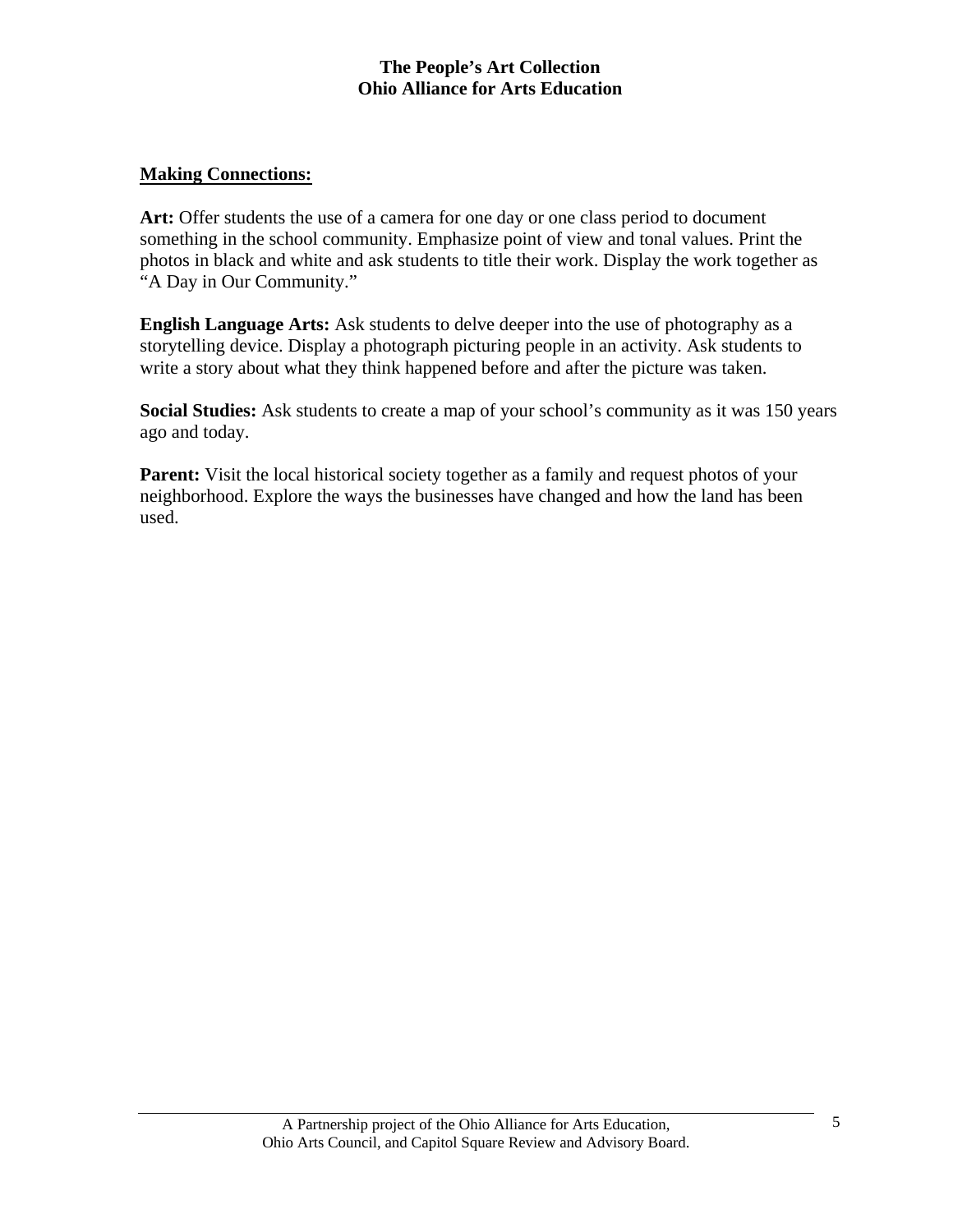# *Columbus, Ohio and Our Community: Yesterday and Today (Street scene photographs)*

# Project Rubric

Student Name \_\_\_\_\_\_\_\_\_\_\_\_\_\_\_\_\_\_\_\_\_\_\_\_\_\_\_\_\_\_\_\_\_\_\_\_\_\_\_\_\_\_\_\_\_ Date \_\_\_\_\_\_\_\_\_\_\_\_\_\_\_

|                                                          | <b>Observation</b><br><b>Skills</b>                                               | Use of<br><b>Information</b><br>from Photos                                    | Writing<br><b>Application</b>                                                         | <b>Art Skill</b>                                                                                     |
|----------------------------------------------------------|-----------------------------------------------------------------------------------|--------------------------------------------------------------------------------|---------------------------------------------------------------------------------------|------------------------------------------------------------------------------------------------------|
| <b>Exemplary</b>                                         | Extracted a great<br>amount of<br>information about<br>the past from<br>photos.   | Used a great<br>amount of<br>information from<br>the photos in the<br>artwork. | Included<br>numerous details<br>and very vivid<br>language in<br>written work.        | Applied<br>watercolor,<br>scissors and glue<br>skills with no<br>difficulty.                         |
| <b>Satisfactory</b><br>(Level of achievement for<br>ALL) | <b>Extracted some</b><br>information about<br>the past from the<br>photos.        | Used some of the<br>information from<br>the photos in the<br>artwork.          | Included several<br>details and<br>descriptive<br>language in<br>written work.        | Applied<br>watercolor,<br>scissors and glue<br>skills with little<br>difficulty.                     |
| <b>Progressing</b>                                       | Extracted a little<br>bit of information<br>about the past<br>from the photos.    | Used a little bit<br>of information<br>from the photos<br>in the artwork.      | Included a few<br>details and a<br>little descriptive<br>language in<br>written work. | Applied<br>watercolor,<br>scissors and glue<br>skills with some<br>obvious<br>difficulty.            |
| <b>Just Beginning</b>                                    | Was unable to<br>extract any<br>information about<br>the past from the<br>photos. | Was unable to<br>use any<br>information from<br>the past in the<br>artwork.    | Included no<br>details and/or no<br>descriptive<br>language in<br>written work.       | Applied<br>watercolor,<br>scissors and glue<br>skills with a great<br>deal of obvious<br>difficulty. |

*Not scorable: Did not extract and/or use information from the past. Did not complete a painting and/or did not complete the written work.*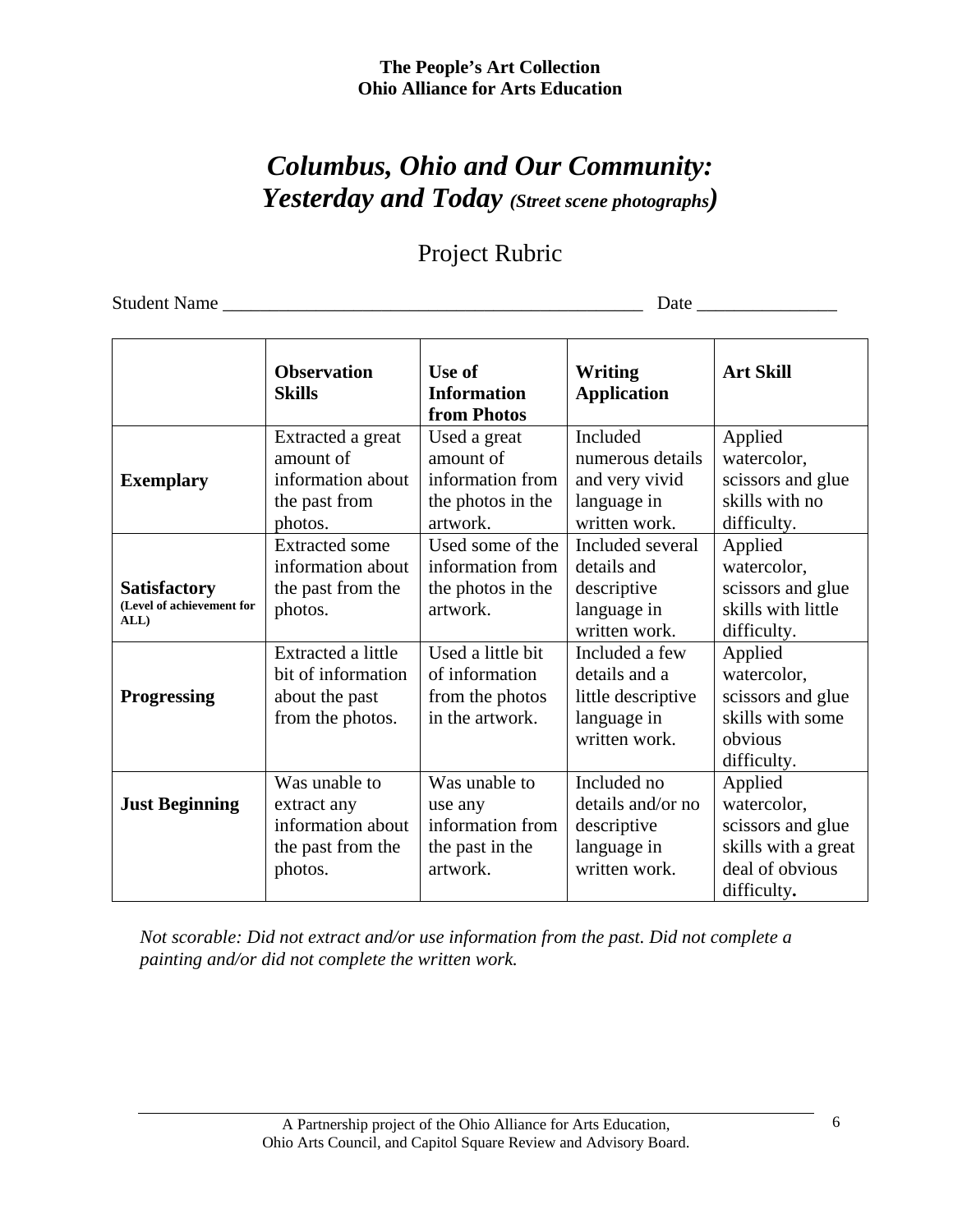# *Columbus, Ohio and Our Community: Yesterday and Today (Street scene photographs)* Ohio Statehouse



|                    | Description: No. 210, Streetscene    |
|--------------------|--------------------------------------|
| Artist:            | Photographer unknown                 |
| Date of Work: 1880 |                                      |
| Medium:            | Photo/Copy                           |
| Location:          | <b>Ohio Statehouse</b>               |
| Size:              | 11 inches x 16 inches                |
| Note:              | South High Street at Main Street     |
|                    | c.1880 Columbus, the center of state |
|                    | government was also a bustling       |
|                    | center of commerce.                  |

| Description:          | No. 211 Street Cars on Capitol |
|-----------------------|--------------------------------|
|                       | Square                         |
| Artist:               | Photographer unknown           |
| Date of Work: c. 1880 |                                |
| Medium:               | Photo/Copy                     |
| Location:             | Statehouse                     |
| Size:                 | 12 inches x 16 inches          |
| Note:                 | A crowded streetcar on High    |
|                       | Street with the Capitol in the |
|                       | background.                    |